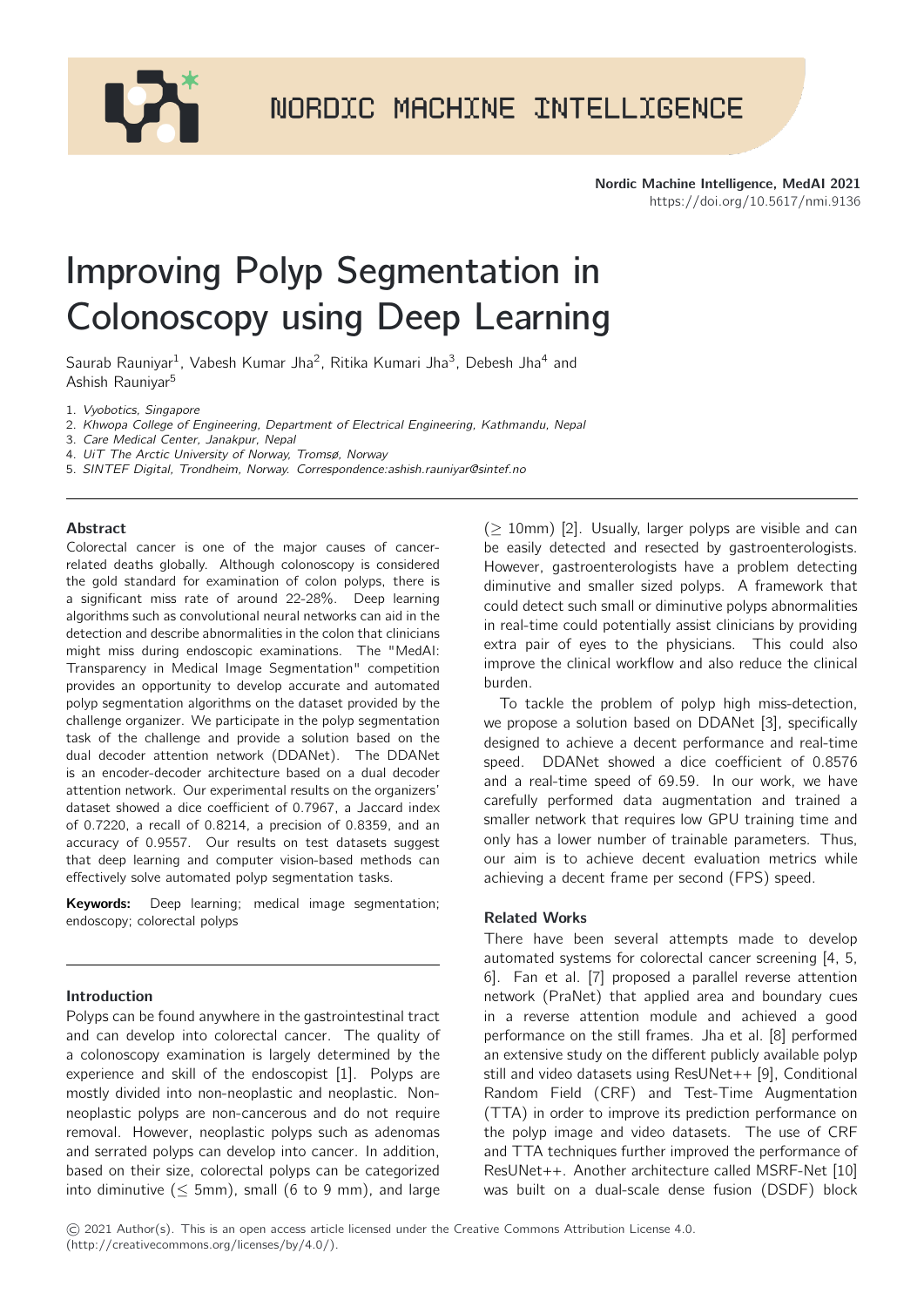

Figure 1: Qualitative results of the proposed solution. For first three images (left) algorithm have shown the predicted masks where as for other three (right), the algorithm does not produce any mask.

<span id="page-1-2"></span>

<span id="page-1-0"></span>Figure 2: DDANet architecture and its components [\[3\]](#page-2-3)

that consist of dense residual connections and is capable of transferring data across different scales. FANet [\[11\]](#page-2-11) uses iterative mechanism to improve the predicted mask during the evaluation. All of these architectures have improved the baseline results. However, the architectural design considers only performance metrics such as dice coefficient or mean intersection over union.

#### Methodology

The block diagram of DDANet architecture and its components are shown in Figure [2.](#page-1-0) DDANet is an encoderdecoder architecture like ResUNet++ [\[9\]](#page-2-9). The DDANet combines the residual learning [\[12\]](#page-2-12) and squeezing and excitation [\[13\]](#page-2-13) networks' strengths. It is a fully convolutional network with a single encoder that is shared by two decoders. Detail explanation of the architecture and each component used in the DDANet can be found in [\[3\]](#page-2-3). Due to space limitations, we omit the detail explanations here, and the informed reader should refer [\[3\]](#page-2-3) for more details on DDANet.

# Results and Analysis

We present the results of our approach in Table [1.](#page-1-1) From Table [1,](#page-1-1) it can be observed that the DDANet model achieved a dice coefficient of 0.7967, Jaccard index of

<span id="page-1-1"></span>Table 1: Results of our polyp segmentation method on the test set provided by MedAI 2021 challenge

| Dataset                                           | Dice | Jaccard Recall Prec.                   |  | Acc. |
|---------------------------------------------------|------|----------------------------------------|--|------|
| Development 0.8576 0.7800 0.8880 0.8643 -<br>Test |      | 0.7967  0.7220  0.8214  0.8359  0.9557 |  |      |
|                                                   |      |                                        |  |      |

0.7220 on the 2021 MedAI organizer's test dataset. Similarly, the model produced a DSC of 0.8576 and 0.7800 on the development dataset. Kvasir-SEG [\[14\]](#page-2-14) was used as the development dataset in our study. The MedAI 2021 challenge organizers' provided 300 new, unseen images for testing. Although the result on the test dataset is less as compared to the development dataset. However, on the new test dataset, the performance is acceptable as the source dataset is not from the same distribution. It should also be noted that the scores presented here are calculated by the competition organizers. Figure [1](#page-1-2) shows the qualitative results for the test samples. As we do not have the ground truth, we are only showing the images and the corresponding prediction masks. Here, we have selected the example polyps (flat polyps having less  $\leq 10$ ) mm) that are usually challenging to detect by a medical expert. The qualitative results show that our model is able to detect such types of polyps for two examples (please refer to Figure [1\)](#page-1-2), whereas for the third example, it shows over-segmentation. Similarly, the test dataset has non-polyp images as well. Our trained segmentation model did not produce the segmentation masks for such types of image samples (please refer to the right side of Figure [1\)](#page-1-2). We believe that these images are non-polyp frames. Thus, we can conclude from both qualitative and quantitative results that our model can act as the strong baseline for automated colorectal polyp segmentation.

#### Conclusions & Future Work

We have presented a DDANet-based architecture for automatic polyp segmentation. With the organizers' test dataset, we achieved a dice coefficient of 0.7967 and a Jaccard index of 0.7220. Thus, the proposed solution could be a strong baseline for the polyp segmentation tasks. In the future, DDANet could also be investigated on other bowel conditions and other biomedical datasets to demonstrate the efficiency of the proposed model.